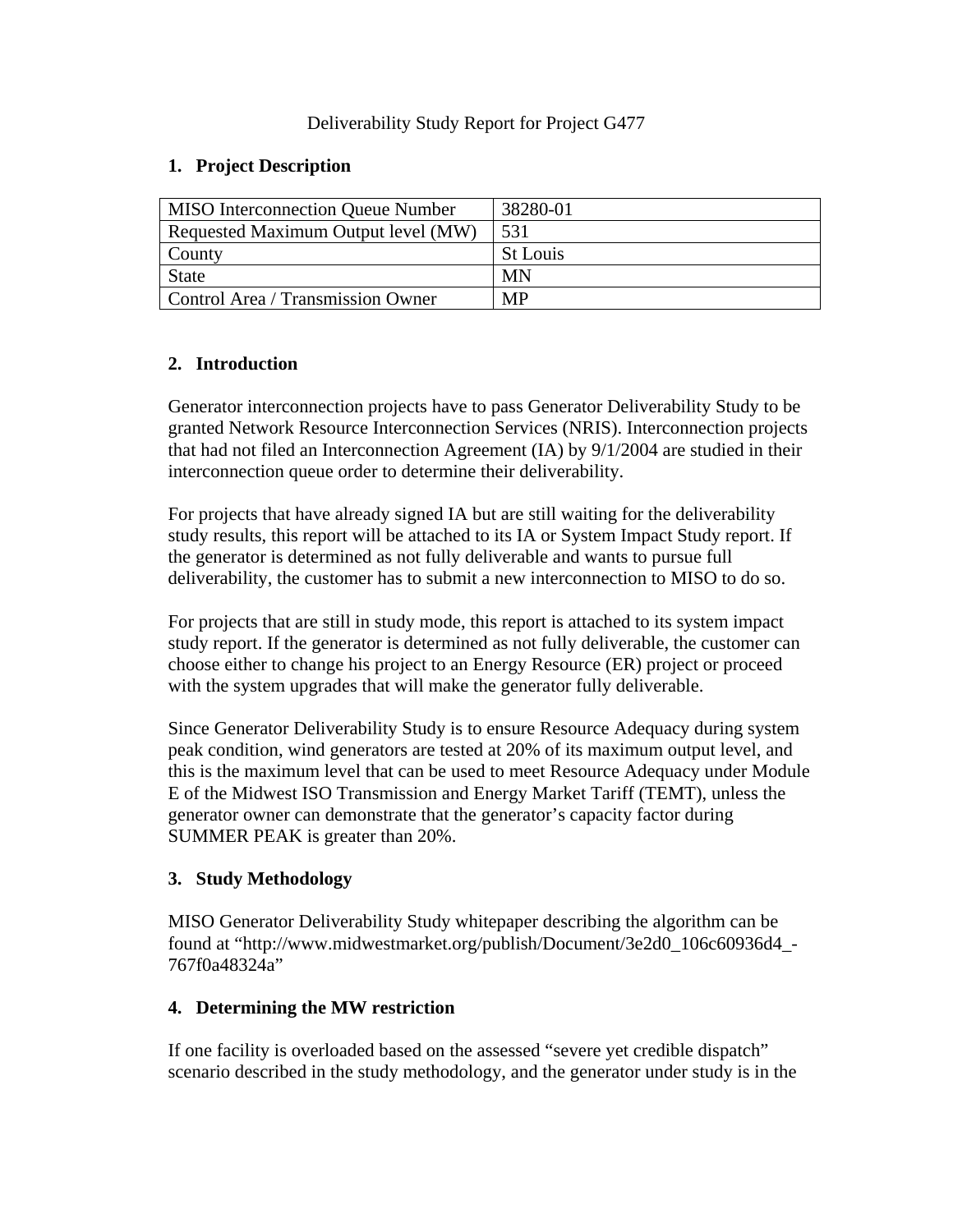"Top 30 DF List" (see white paper for detail), part or all of its output is not deliverable. The restricted MW is calculated as following:

 $(MW$  restricted) = (worst loading  $-MW$  rating) / (generator sensitivity factor)

If the result is larger than the maximum output of the generator, 100% of this generator's output is not deliverable.

The generator is also responsible for any NEW base case (pre-shift) overload or NEW "severe yet credible dispatch overload" where the generator is not in the "Top 30 DF List", if the generator's DF is greater than 5%. Please see white paper for detail. The formula above also applies to these situations.

## **5. Study Result**

 $\boxtimes$  This generator is determined to be fully deliverable (531 MW). No constraints found.

 $\Box$  This generator is not fully deliverable due to the following constraint(s):

## **6. Conclusion**

 $\boxtimes$  531 MW from this generator is deliverable based on MISO Generator Deliverability Study result. The full deliverability of this unit is contingent upon the in-service of Boswell-- Wilton 230 kV.

 This generator is not fully deliverable without system upgrade. The following upgrades are necessary to make it fully deliverable ( MW):

 $\blacksquare$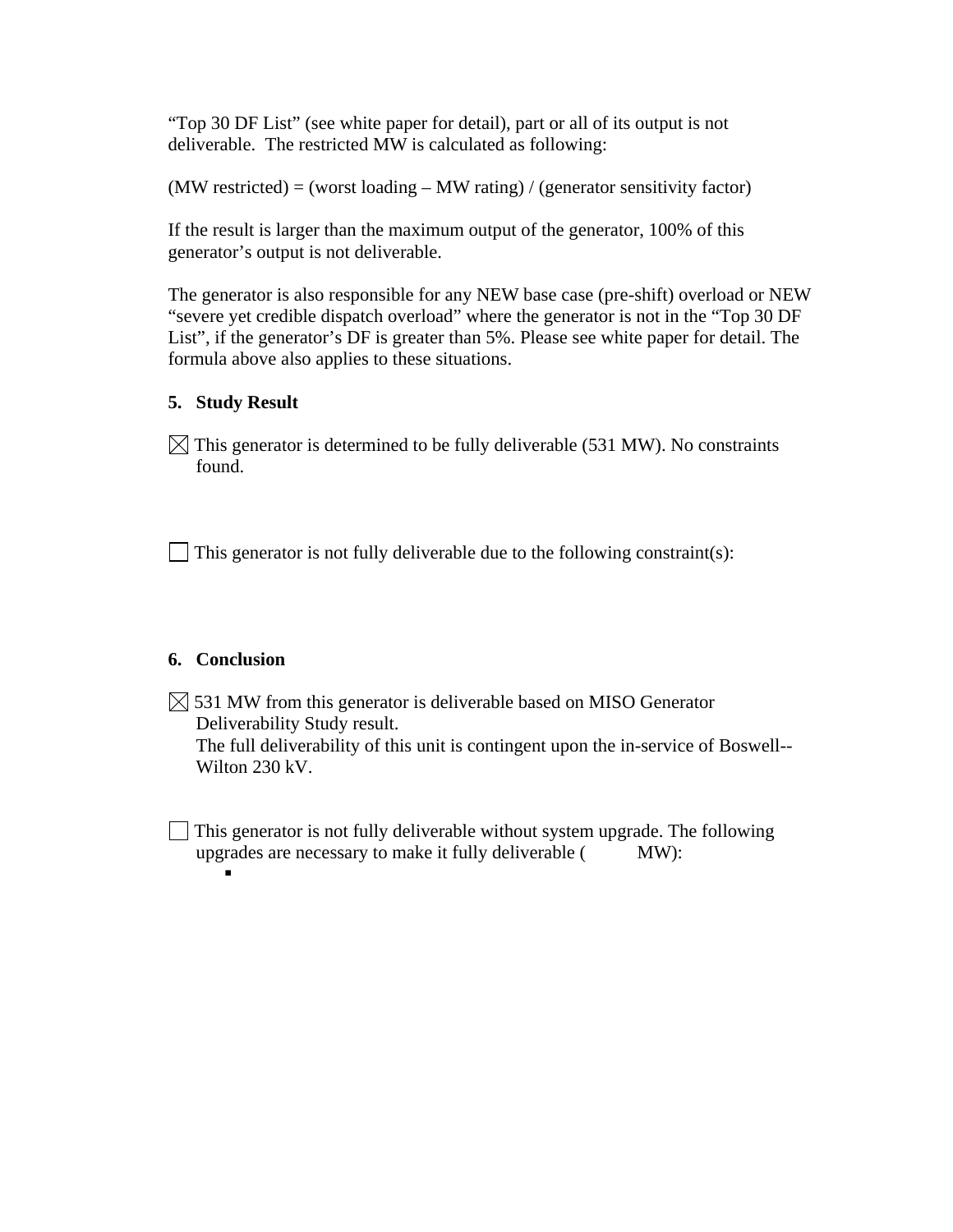#### **7. Appendix A: Constraints for this project's deliverability**

A description of the format of the constraint information can be found in Appendix B.

All constraints found were relieved by either the DC reduction scheme in place or a planned upgrade with an in-service prior to the plant interconnecting.

#### **8. Appendix B: How to read the generator deliverability study result.**

A typical deliverability result looks like the following table (Flow and output are all in MW):

|   |                    |     |       | 4                  |                      |      | -6        | 8        |       | $\mathbf Q$ | 10        | 12<br>-11       |          | 14<br>13 |  |
|---|--------------------|-----|-------|--------------------|----------------------|------|-----------|----------|-------|-------------|-----------|-----------------|----------|----------|--|
|   |                    | IA. |       |                    |                      |      |           |          |       |             |           | F               |          | G        |  |
|   |                    |     |       |                    |                      |      |           | preshift |       | Add.        | flow from | ER Alow         |          | Worst    |  |
|   | Branch             |     |       | dontingendy        |                      |      | MW rating | Loading  |       | Top\30 List |           | adjustment      |          | loading  |  |
| 2 | 18403 5SHAW G9 161 |     | 18038 | 18401 8SHAWNEE 500 |                      |      |           |          |       |             |           |                 |          |          |  |
|   | $5C-37A$<br>161 1  |     |       |                    | 18406 8MARSHAL 500 1 |      | 342.6     |          | 347.8 |             | 1.72      |                 | $\Omega$ | 349.52   |  |
|   |                    |     |       |                    |                      |      |           |          |       |             |           | $(add.)$ $flow$ |          |          |  |
|   | Gen #              |     |       | Gen                |                      | Pgen |           | Pmax     |       | Sensitivity |           | contribution    |          | NR/ER    |  |
|   |                    |     | 32936 | OLBEN G122.0       |                      |      | 580.1     |          | 585   |             | 6.0%      |                 | 0 29     | NR       |  |
|   |                    |     | 31890 | VIAD 1             | 34.5                 |      |           |          | 25    |             | 5.7%      |                 | 1.42     | NR       |  |

- 1. The name of the branch that is limiting.
- 2. The bus number in the "deliverability case".
- 3. The name of the contingency.
- 4. Bus name.
- 5. Branch MW rating, estimated by MUST. Although the first screening was done using DC algorithm by MUST, all violations were then checked using full AC powerflow and using branch MVA rating.
- 6. Generator initial output in "deliverability case".